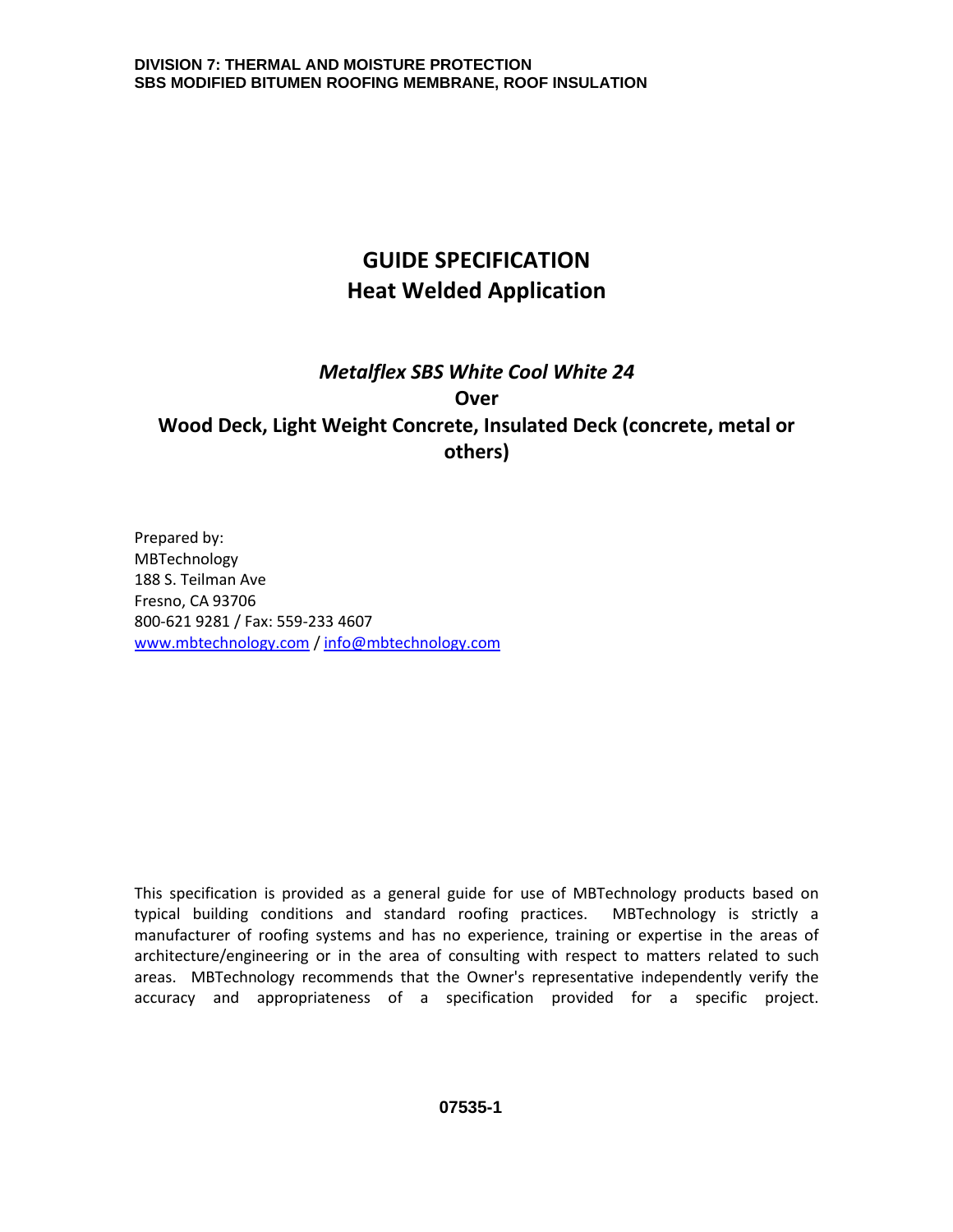## **1 PART 1 - GENERAL**

#### **1.01 DESCRIPTION**

#### **Delete Line Item A1-A4 If project is new construction / addition.**

- A. Completely tear off existing roof, insulation and all other related items to the deck. Repair existing roofing surface for application of the specified SBS system per NRCA and manufacturer's recommendations.
	- 1. Repair existing roofing surface for application of the specified SBS system per NRCA and manufacturer's recommendations.
	- 2. Contractor shall raise mechanical equipment to maintain an 8" curb height.
	- 3. Remove repair existing drains and install new pitch pans.
	- 4. Replace all damaged, split or deteriorated plumbing support wood blocks.
- B. Install crickets where required to prevent any ponding water. Contractor is solely responsible to determine the number and location of the crickets.
- C. Provide lead flashings on breather pipe, electrical and plumbing penetrations presently without lead.
- D. Install wall and base flashings systems.
- E. Install sheet metal flashing.

**Delete Line Item F if project does not require insulation over deck.**

F. Mechanically fasten a tapered rigid insulation with screws and plates. Cover the entire surface with a ½" cover board applied in adhesive.

**Delete Section G If Project requires insulation over deck. Having insulation over deck eliminates the use of a base sheet. Base sheet application only applies to application directly over wood / light weight concrete.**

- G. Mechanically fasten one layer of SBS modified base sheet over the deck.
- H. Fully heat weld one layer of smooth interply torch SBS membrane over the base/ protection board. Fully torch one layer of SBS Cap membrane manufactured with white embossed aluminum foil over the interply.
- **1.02 RELATED SECTIONS:** Drawings, General Provisions, Special Provisions and Division 1 apply to the work of this section.
	- A. Section [-----] Submittals
	- B. Section [-----] Rough Carpentry
	- C. Section [-----] Roof Decks
	- D. Section 07220 Lightweight Insulating Concrete Roof Insulation
	- E. Section [-----] Rigid Roof Insulation
	- F. Section [-----] Sheet Metal Flashing Components And Roofing Accessories
	- G. Section [-----] Sheet Metal Flashing and Trim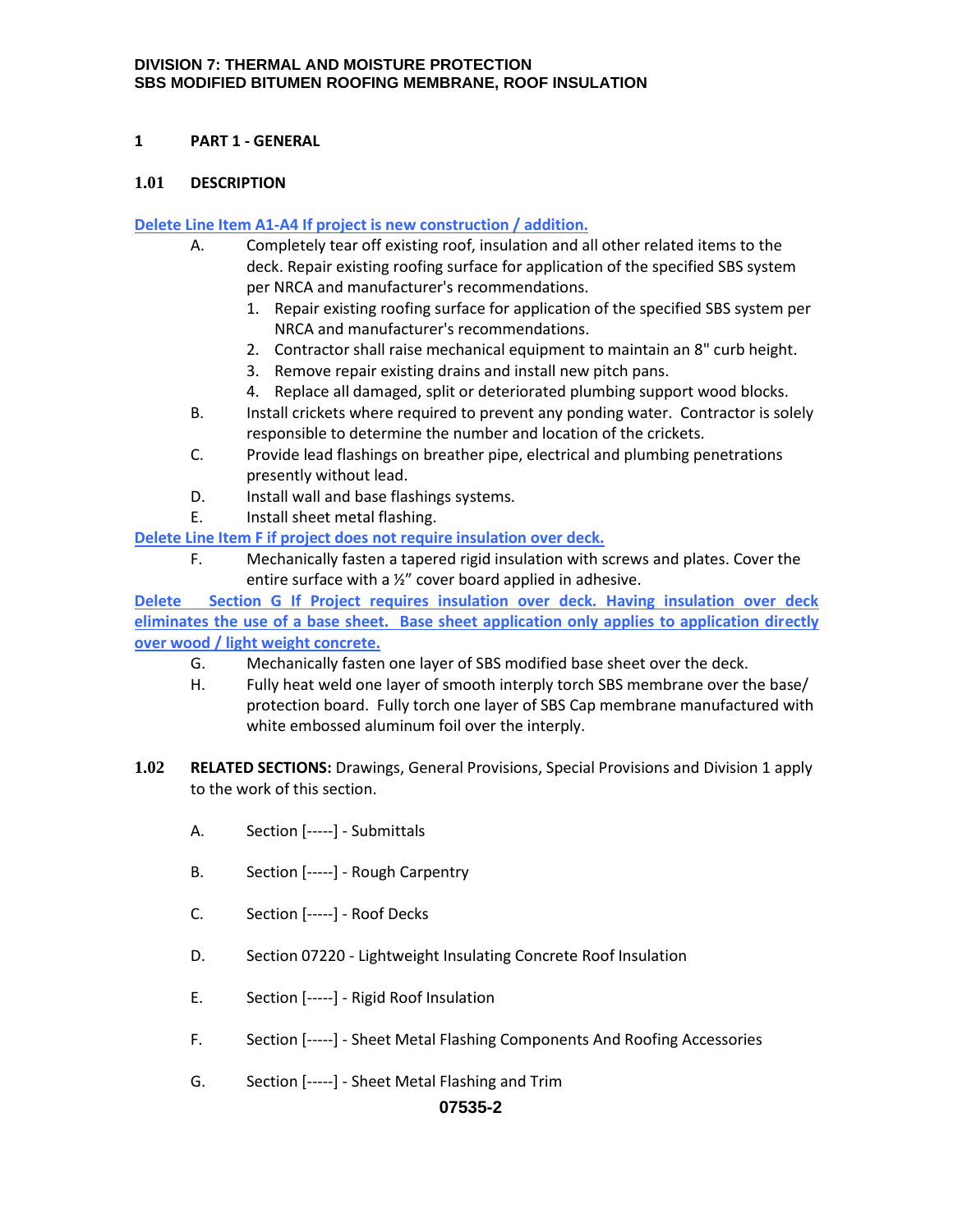- H. Section [-----] Sheet Metal Roofing Specialties
- I. Section [-----] Temporary Roofs/Vapor Retarders\*

\* NOTE: A vapor retarder can be an important component in roof systems where climatic and building interior conditions require the prevention of vapor condensation within the roof assembly.

- **1.03 REFERENCES:** References in these specifications to standards, test methods, codes etc., are implied to mean the latest edition of each such standards are adopted. The following is an abbreviated list of associations, institutions, and societies, which may be used as references throughout these specifications.
	- A. American Society for Testing & Materials (ASTM):
		- 1. ASTM D 312: Asphalt Used in Roofing.
		- 2. ASTM D 412: Standard Test Methods for Rubber Properties in Tension.
		- 3. ASTM D 728: Standard Specification for Perlite Thermal Insulation Board.
		- 4. ASTM E 96: Standard for Water Transmission
		- 5. ASTM D-6162: Standard Specification for SBS Modified Bituminous Sheet Materials Using a Combination of Polyester and Glass Fiber Reinforcements.
		- 6. ASTM D-6298: Standard Specification for Fiberglass Reinforced SBS Modified Bituminous Sheets with a Factory Applied Metal Surface.
		- 7. ASTM C 1289 Standard Specification for Faced Rigid Cellular Polyisocyanurate Thermal Insulation Board.
		- 8. ASTM D 4586 Standard Specification for Asphalt Roof Cement, Asbestos-Free.
		- 9. ASTM D 41 Standard Specification for Asphalt Primer Used in Roofing, Damp proofing and Waterproofing
		- 10. California Title 24 requirements for Cool Roof.
	- B. Uniform Building Code Standard:
		- 1. UBC 32-4: Roof Construction and Covering, Roof Insulation.
	- C. Industry Publications:
		- 1. National Roofing Contractors Association (NRCA) Roofing and Waterproofing Manual
		- 2. Underwriters Laboratories (UL) Roofing Systems and Materials Guide (TGFU R1306).
		- 3. Factory Mutual (FM Global) Approval Guide. Factory Mutual Standard 4470 - Approval Standard for Class 1 Roof Covers.
	- D. SMACNA: Sheet Metal and Air Conditioning Contractors National Association Chantilly, VA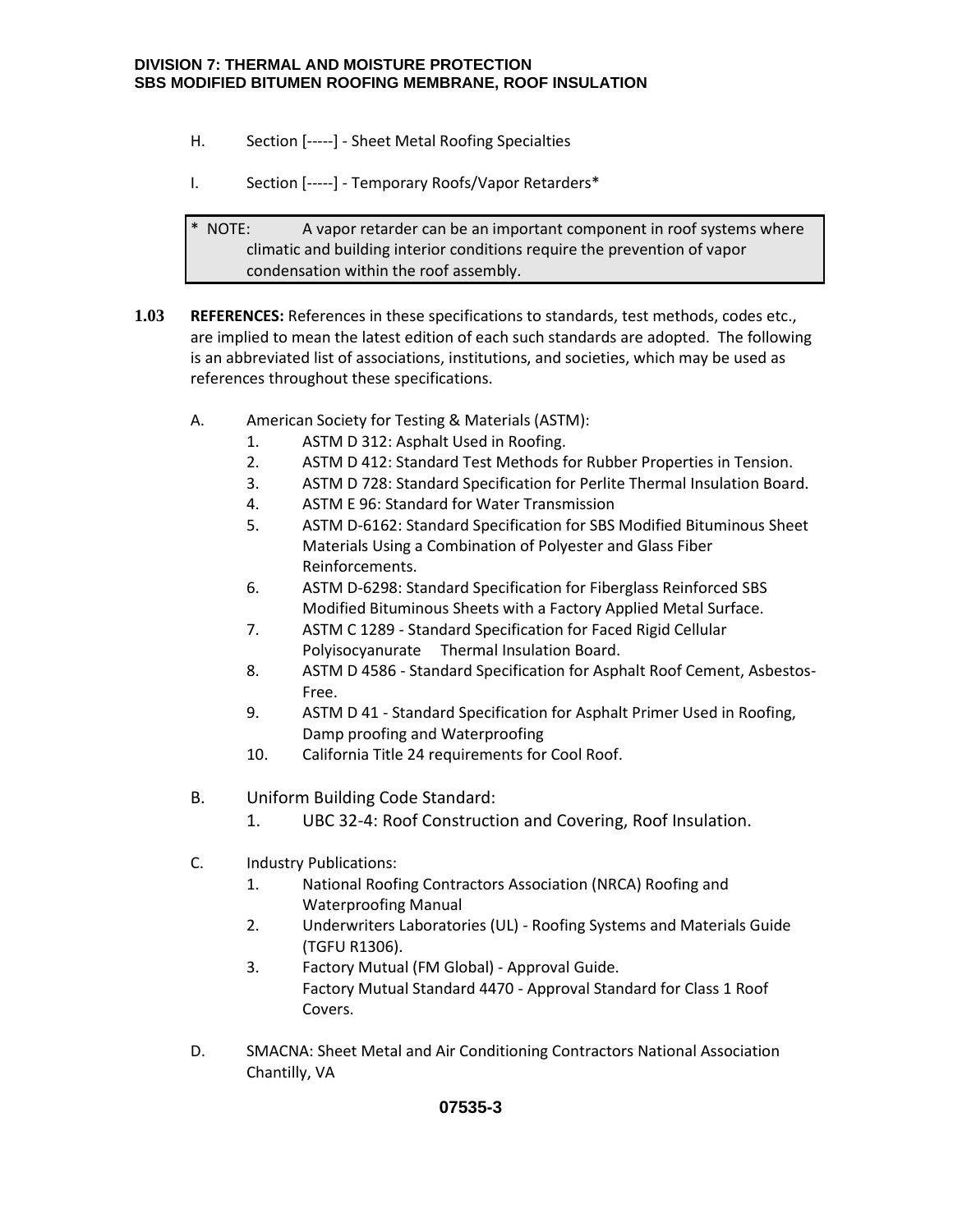## **E. CERTA: Certified Roofing Torch Applicator, Rosemont, IL**

F. OSHA: Occupational Safety and Health Administration Washington, DC

## **1.04 COORDINATION**

Coordinate with other trades affecting or affected by work of this section.

## **1.05 QUALITY ASSURANCE**

- A. Contractor Qualifications: Prior to award of the contract the contractor shall submit evidence of the following:
	- 1. Contractor shall provide a letter stating that they have at least 4 years experience with SBS modified bitumen membrane torch application and a list of 3 jobs of over 150 squares each that used a SBS system.
	- 2. An updated letter from the primary roofing manufacturer they propose to use stating the Contractor has a valid " Certificate of Eligibility " and that application done by contractor will qualify for the warranty as required by the specification.
- B. Manufacturer Qualification: Roofing manufacturer shall own and operate their own manufacturing facility for SBS Modified Bitumen roofing membrane for a minimum of 7 years. Roofing membranes supplied under a private label agreement are not acceptable. Roofing manufacturer shall submit a letter from their CPA firm confirming compliance with this requirement.
- C. Pre-Roofing Conference: Meet at the project site well in advance of the time schedules for roofing and other related work, and review requirements for the work and conditions which could possibly interfere with successful performance of the work, or required to coordinate with it or to protect it there after with representatives of all firms involved in the work. Require manufacturer's technical representative to participate in the conference. Date shall be determined after project has been awarded.
- D. Final Inspection: Manufacturer's representative shall provide a comprehensive intermediate and final inspection after completion of the roof system. All application errors shall be addressed and final punch list completed.
- E. Testing and agency requirements:
	- 1. Fire Testing: Material shall be tested for a minimum of Class A fire rating. The system should pass the said tests without any rock, covering or emulsions thus facilitating maintenance and eliminating excess load on the roof. All modified bituminous sheet roofing systems must bear testing agency (Underwriters Lab, Warnock Hersey etc.) on package or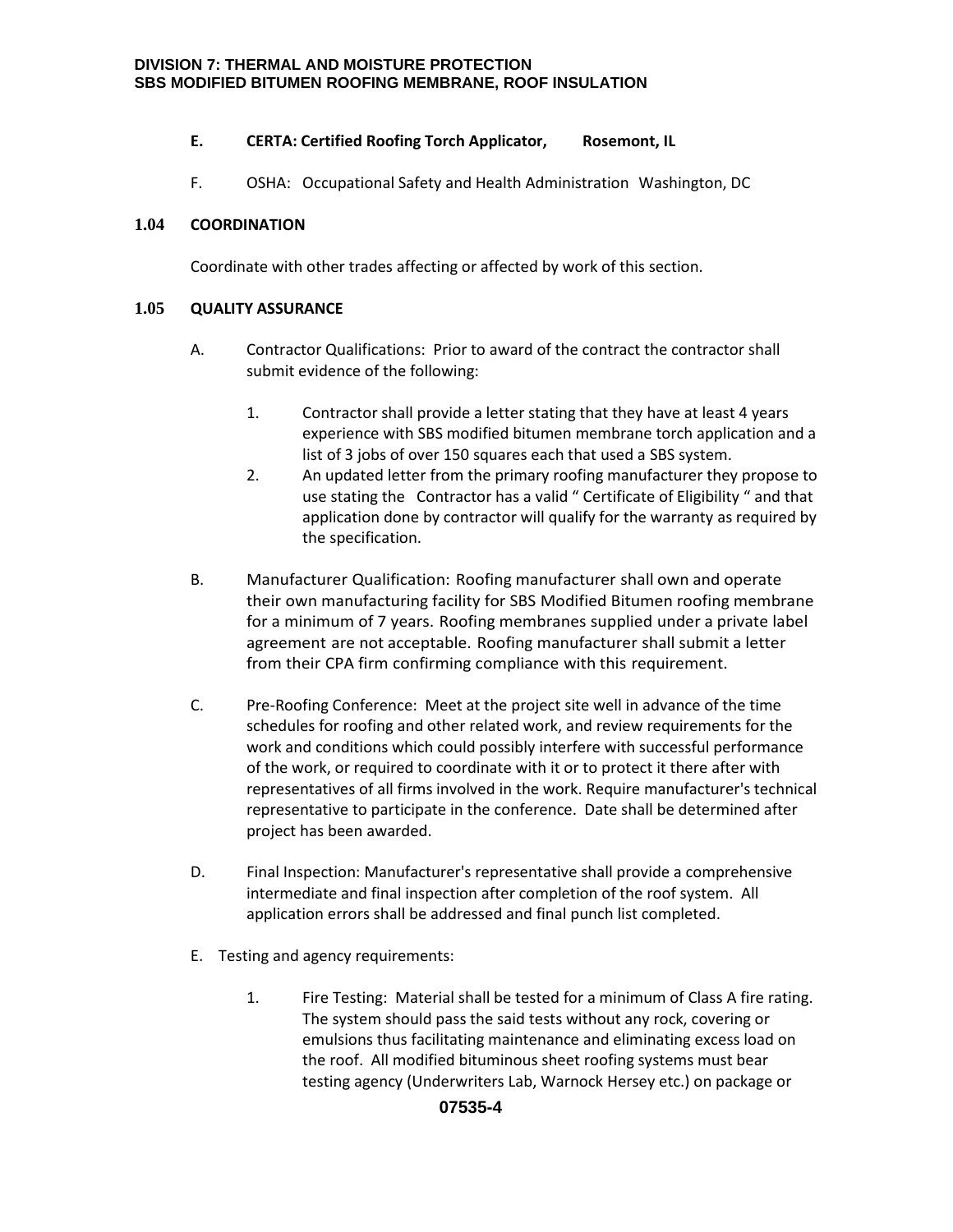container indicating that materials have been produced under testing agency's classification and follow-up service.

2. Contractor shall obtain all local permits for the application of the roofing system. The contractor prior to the job must obtain necessary permits.

## **1.06 WARRANTY**

- A. Roofing Contractor: Upon completion of work, furnish a written five-year workmanship guarantee. This warranty shall cover all leaks due to defective workmanship for a period of 5 years. Manufacturer shall conduct an audit at no cost to owner within 3 years of project completion date. All deficiencies identified in the report shall be fixed and brought up to specification at no cost to the owner.
- B. Manufacturer: Manufacturer shall provide owner with a 15 year non-prorated Roofing System Guarantee. Warranty should cover all leaks caused by faulty workmanship or material. Warranty will be in effect on the date of substantial completion of the project.
- C. Manufacturer's Maintenance Agreement: Manufacturer shall inspect the building every three-years for duration of the warranty period. The purpose of the inspection is to prepare a report on the condition of the roof and any areas, which has not been maintained. A comprehensive report should be prepared (digital and printed format), describing the condition of the roof. The report should alert the owners to any areas that require maintenance. Manufacturer shall make repairs identified in the report and by the owner. All these repairs shall be done at no charge to the owner, even if they have not resulted in leaks. The following are some of the example of the areas, which needs to be repaired on the roof by the manufacturer through out the warranty period: Granule loss, loose flashing, dried out mastic or caulking, blisters, loose flashing, mud cracking. All damage to the roofing system due to ponding water. Any damage to roofing membrane due to natural disasters including but not limited to earthquake and hail damage are excluded from maintenance agreement and will be paid by owner.

## **1.07 SUBMITTALS**

- A. Pursuant to the provisions of the General Provisions and Section 01300 "Submittals" the Contractor shall submit the following:
	- 1. Product specification sheet for each roofing component within the specified system. Data should substantiate that materials comply with the specifications.
	- 2. Test results as outlined in Article 1.05.B above.
	- 3. Final warranty per Article l.06.
	- 4. Samples of each roofing component 3" x 5" of the specified system.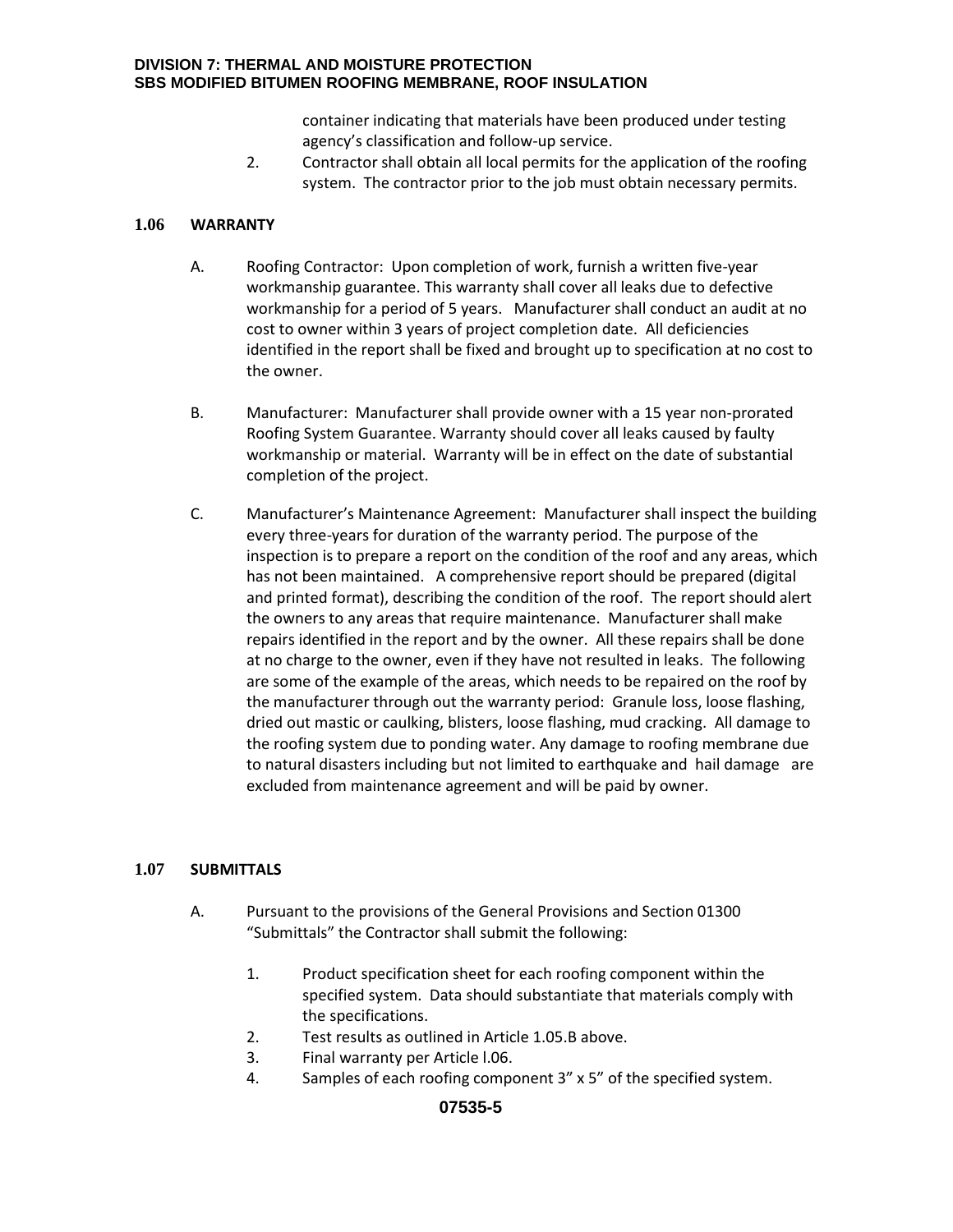- 5. Shop Drawings: Provide manufacturers standard details and approved shop drawings for the roof system specified.
- 6. Installer shall provide written documentation from the manufacturer of their authorization to install the roof system, and eligibility to obtain the warranty specified in this section.

# **1.08 PRODUCT DELIVERY, STORAGE AND HANDLING**

- A. Roofing material shall be delivered to the job-site in new, dry, unopened containers clearly showing catalog number, product description, manufacturer's name and location. Delivered quantities should be sufficient to assure continuous work.
- B. Assure that materials are kept clean, and away from excessive heat and cold; do not remove labels or tear off protective covering until ready for application; store in an enclosed area where temperature is above 10 degrees C (50 degrees F) and below 32 degrees C (90 degrees F). Material shall not be stored directly on the ground.
- C. Do not double stack membrane. Maintain aisle space between stacks to facilitate fire suppression.
- D. Do not overload structure with building materials.
- E. Strictly follow recommended storage instructions supplied by the manufacturer.
- F. Store rolls goods on end on pallets in a clean, dry, protected area. Take care to prevent damage to roll ends or edges. Do not double stack modified bitumen products or lay them on their side. Follow manufacturers' instruction for storage and handling.

# 2 **PART 2 - PRODUCTS**

# **2.01 ROOFING SYSTEM**

- A. All components of the roofing system must be SBS modified bitumen and have been successfully manufactured in the U.S for a minimum of 10 years. All the layers (base, ply and cap) shall be supplied by the company issuing the warranty. Non-modified asphalt coated fiberglass Type II base sheet is not an acceptable substitution for the modified base sheet. APP modified membranes are not acceptable. Acceptable manufacturers, provided all requirements outlined in the specifications are met are:
	- 1. MBTechnology [www.mbtechnology.com](http://www.mbtechnology.com/)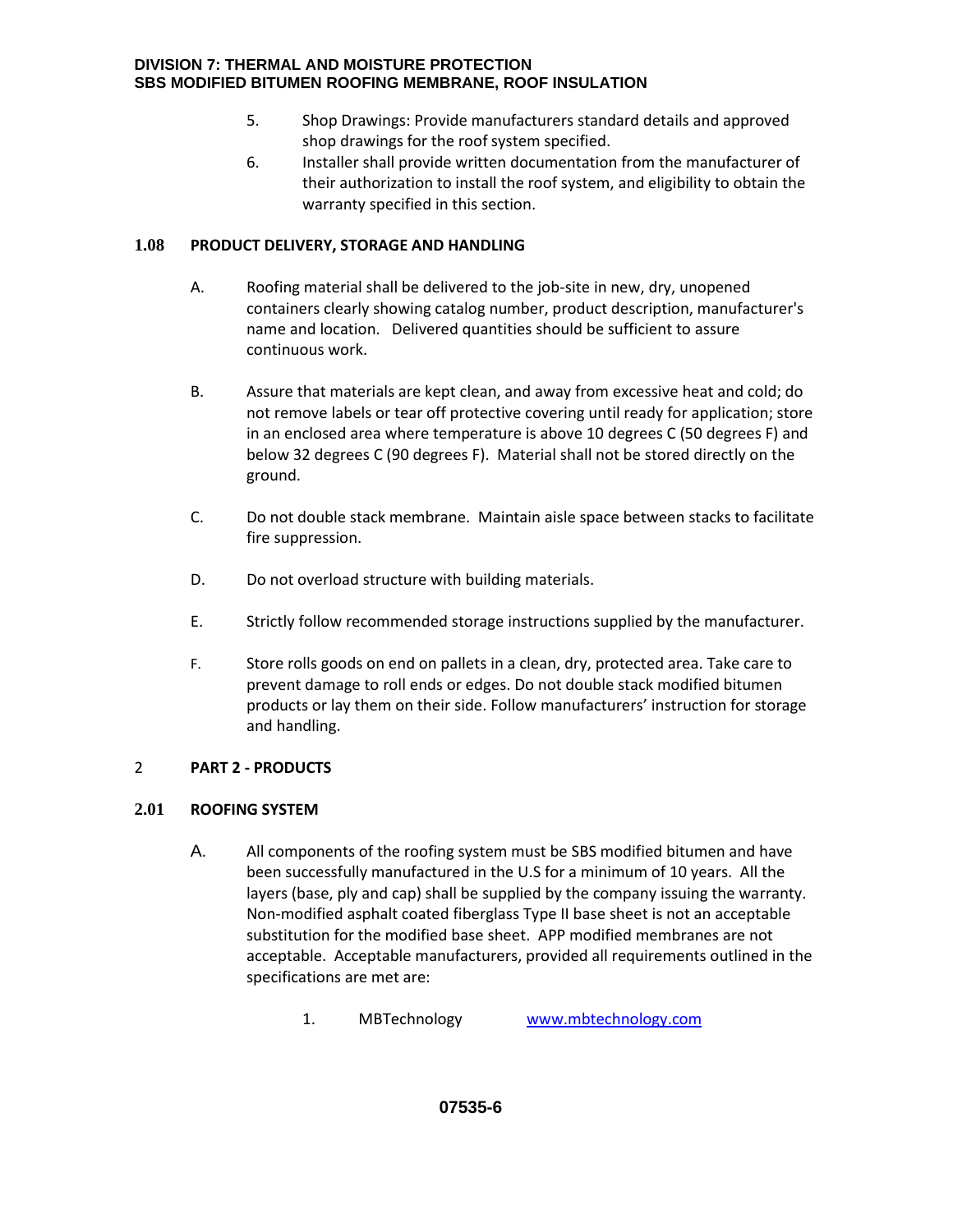B. Roofing Membranes: Roofing membrane components include:

**Base is only required if there is no insulation over deck and system is being applied direct over wood/light weight concrete.** 

> 1. BASE: Shall be SBS modified weighting a minimum of 40 Lbs/ Square and meeting ASTM D 4601-91, Type II. Approved membranes are:

| MBTechnology        | layflat SBS LF40                   |
|---------------------|------------------------------------|
| Modifier:           | <b>SBS Modified</b>                |
| Weight              | Minimum of 40 lbs/ 100 square feet |
| Tensile @ Room Temp | 44 lbs/in                          |
| Weight              | 40 lbs/square                      |

2. Smooth Interply & Base Flashing: Shall be a smooth surfaced membrane, which meets or exceeds the following minimum standards. Approved membranes are:

MBTechnology fastorch SBS FT160CSA

- a. Modifier: Styrene Butadiene Styrene.
- b. Dual reinforcement consisting of a layer of polyester and a layer of fiberglass mat.
- c. Tensile strength shall be min. 120 lbs/in. MD and 80 lbs/in CMD @ 73.4 deg F and 130 lbs/in and 100 lbs/in after heat conditioning.
- d. Tensile strength shall be min. 210 lbs/in. MD and 180-lbs/in CMD @ O deg F and 200 lbs/in MD and 150 lbs/in CMD after heat conditioning.
- e. Ultimate Elongation @ 73.4 deg of minimum 30% MD & CMD.
- f. Tear strength to be min. 160 lbs MD and 130 lbs CMD @ 73.4 F.
- g. Thickness: 150 mils, minimum.
- h. Bottom Surface: Burn off backer film.
- i. Mass Weight: Minimum nominal weight of 110 pounds per 1 square roll.
- j. Meet and exceed requirements of ASTM D6162 Grade S.
- 3. Backer layer for flashing: Shall be a self adhesive smooth surface SBS modified bitumen membrane which is air impermeable and meets the following minimum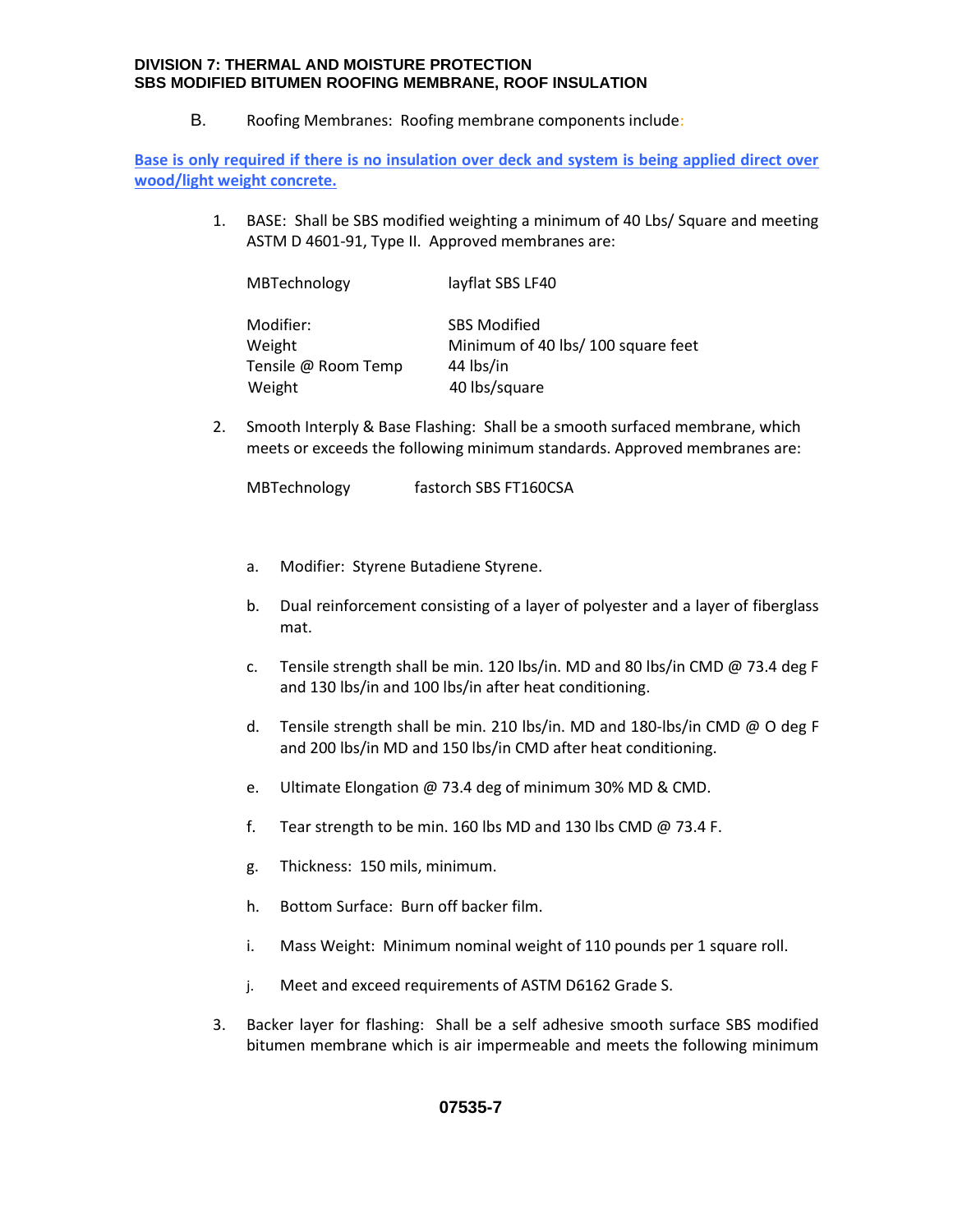requirements. This membrane shall be incorporated at all flashing assembly prior to torch applying the smooth base and top surfacing flashing system.

MBTechnology SA65S

- a. Modifier: Styrene Butadiene Styrene.
- b. Reinforcement: Non-woven Fiberglass mat.
- c. Top surfacing smooth,
- d. Minimum weight 30 lbs/square.
- e. Meeting ASTM D 1970-01
- 4. Cap Membrane & Flashing: Shall meet or exceed ASTM D 6298. It shall be a fiberglass scrim reinforced fire rated SBS membrane covered with an embossed aluminum foil. The cap membrane shall meet the following specifications:

MBTechnology metalflex SBS MF160WAL Cool White 24

- a. Modifier: Styrene Butadiene Styrene.
- b. Reinforcement: Fiberglass scrim
- c. Top Surfacing: White embossed aluminum foil meeting the minimum requirement for reflectivity and emissivity as required by California Title 24
	- 1) Reflectivity greater than 0.70 in accordance to ASTM C1549
	- 2) Emissivity greater than 0.75 in accordance to ASMT C1371
- d. Tensile strength shall be min. 160 lbs/in. MD and CMD @ O deg F.
- e. Tensile strength shall be min. 85 lbs/in. MD and CMD @ 73.4 deg F.
- f. Tear strength to be min. 120 lbs MD and CMD @ 73.4 F.
- g. Ultimate Elongation of 25% @ 73.4 F.
- h. Testing shall be in accordance with ASTM D 5147 at 0 degrees F.
- i. Thickness: 134 mils, minimum.
- j. Mass Weight: Minimum nominal weight of 100 pounds per 1 square roll.

## **2.02 ROOFING ACCESSORIES:**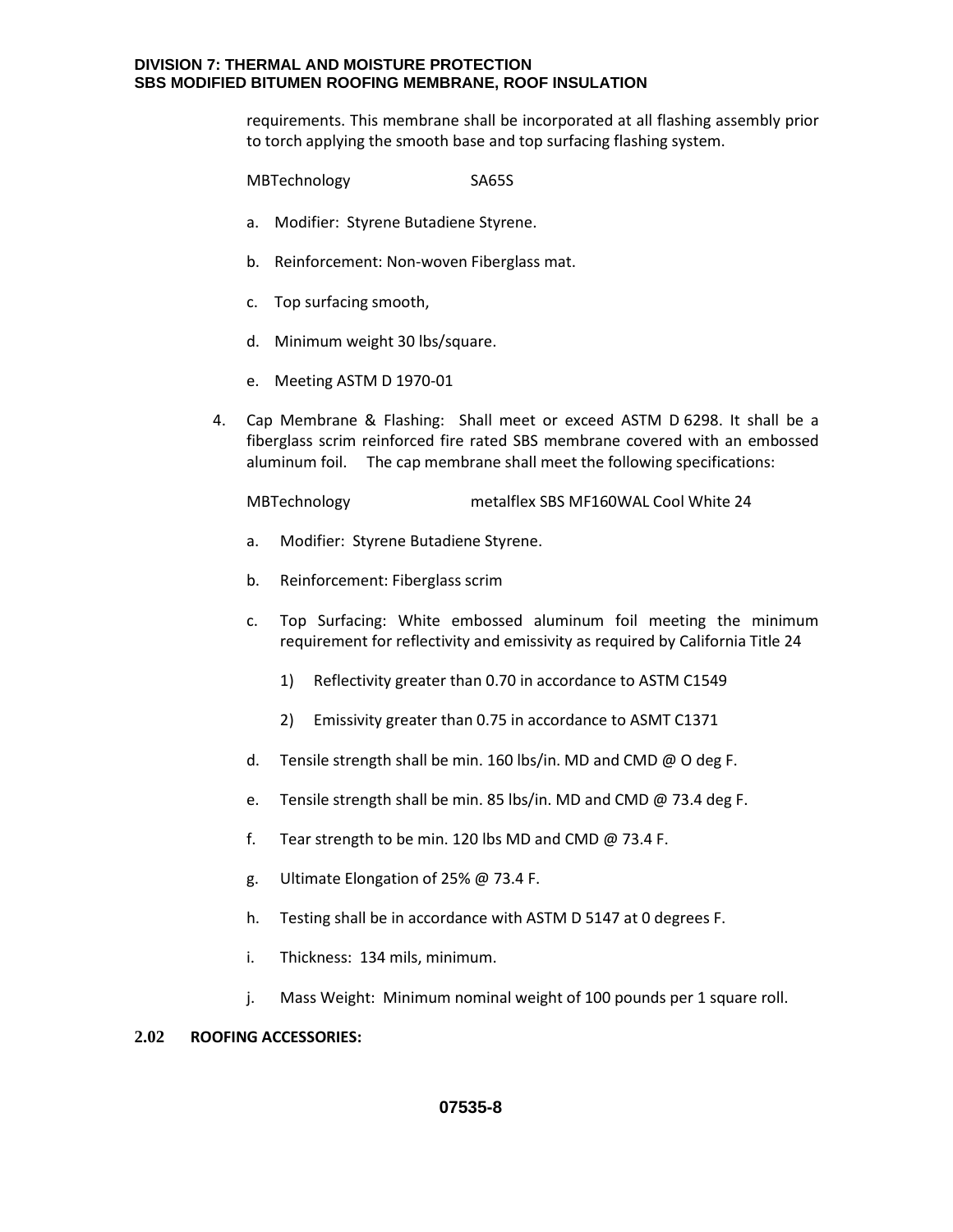- 1. Fasteners: Nailing patterns & type of fasteners (including screws & plates) on all insulation & membranes shall comply with Factory Mutual guidelines (FM I-90) requirements and roof membrane manufacturers written recommendations.
- 2. Cants: Shall be pressure treated redwood. New lumber shall be free from warping as manufactured by Exterior Woods or equal.

DELETE 3 & 4 if there is no insulation specified over deck.

3. Insulation: Provide preformed tapered roofing insulation boards where indicated for sloping to drain. Fabricate with taper to provide ¼ inch per 12 inches slope, unless otherwise indicated in drawing. Provide preformed saddles, crickets, tapered edge strips where indicated for sloping to drain. Insulation shall be tapered polyisocyanurate achieving a minimum of R30 insulation value covered with ½" dens-deck insulation to withstand flute span on metal deck.

Insulation shall meet and exceed the requirements of ASTM C 1280. Acceptable manufacturers are:

- a.  $R Max$
- b. Johns Manville
- c. Atlas
- d. Or approved equal.
- 4. Protection Board shall be. ½" primed Dens Deck by Georgia Pacific pre primed with an asphalt primer, no substitution allowed..
- 5. Pitch pans, Expansion Joints, Metal Flashings: Shall be in full compliance with NRCA and SMACNA approved application standards.
- 6. Pitch Pan Filler: Shall consist of a two component, cold applied urethane compound as approved by roofing membrane manufacturer.
- 7. Caulking Sealant: Comply with Federal Spec number TTS 0023c. And should consist of a single component, high performance, elastomeric compound as manufactured by or similar and equal to the following:
- 8. Mastic: Elastomeric mastics, adhesives, and caulking products are required over standard grade adhesive and mastics. , All mastics must conform to ASTM D4586 Elastomeric Mastic -Pros-choice 1010 by Gibson Homan or approved equal.
- 9. Traffic Pad: Shall be manufactured with recycled tire with a minimum thickness of 1/2" and supplied by same company issuing the roofing warranty. Approved walk pads are MBTechnology's WT-3x4 or approved equal. Use Chemlink M1 adhesive or equal to adhere the walk pad to roof surfacing.
- 10. Insulation Adhesive shall be Olybond 500 adhesive manufactured by Olympic Fasteners or Instastik by Dow.
- 11. Asphalt Primer: ASTM D 41, Leak Buster Matrix 307 Premium Asphalt Primer, by BMCA or equal.
- 12. Liquid reinforced flashing system: MBT-Flash Single-component, elastomeric asphalt emulsion with polyester reinforcing fleece fabric fully embedded into the resin to form roof system flashings.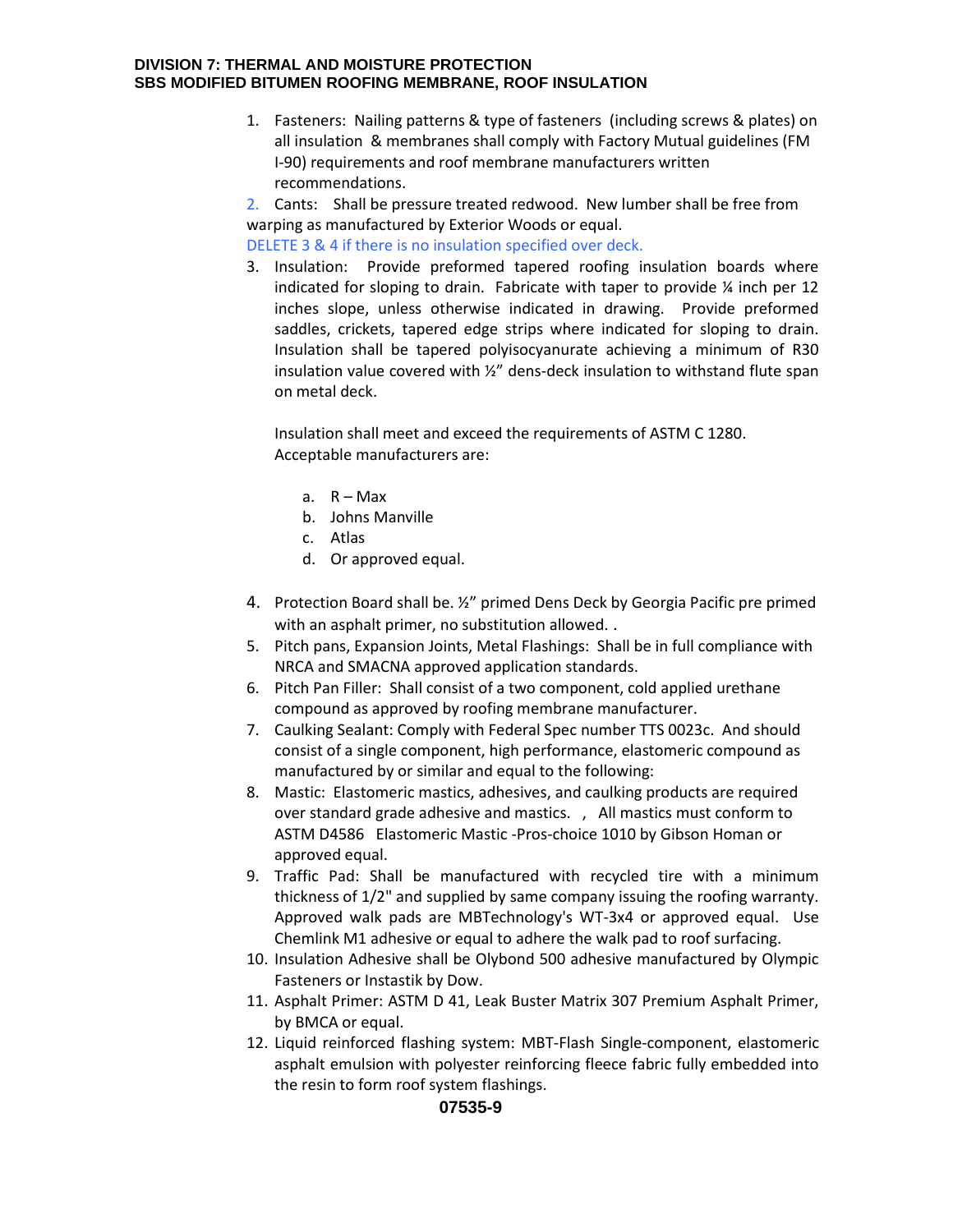- a. Reinforcement: woven polyester reinforcement.
- b. Surfacing: Second coat of MBT-Flash and mineral granules to match adjacent SBS-modified bitumen cap sheet.

# 3 **PART 3 - EXECUTION**

# **3.01 EXISTING / GENERAL CONDITIONS**

A. Contractor shall verify that surfaces are smooth, dry, sound, and free from any conditions effecting proper roofing applications. Prior to starting work, owner shall be advised of conditions needing correction. Work will not be started until other trade work required ahead of membrane application is completed. Contractor is responsible for all carpentry work such as wood nailers, wood curbs, wood expansion or contracting members, wood cants and similar items necessary for the completion of the work according to these specifications.

**Line item 1-3 only applies to re-roof application, delete if this is a new construction.** 

Removal of existing roof

- 1. The existing roofing membrane(s) and insulation shall be removed to the existing deck and shall include but not be limited to, all wall flashings, edge flashings, and all other items incorporated there in.
- 2. Remove only as much roofing as can be replaced with a completely new roofing system and made watertight the same day. Phase roofing application is not allowed.
- 3. All debris shall immediately be removed from the roof surface and deposited into trucks or containers through an enclosed trash chute. Removal of existing roofing materials should be performed in conjunction with the installation of the new roofing system. All exposed areas must immediately be covered and made watertight. No overnight stockpiling of debris on the roof shall be permitted.
- 4. Contractor shall clean all roof surfaces and is responsible for keeping the building and surrounding area neat and orderly.
- 5. Trash container or trucks shall be removed from the premises when they are full.
- 6. Clean the roof deck surfaces of all loose materials and other impediments detrimental to the application of the new roofing materials.

# **3.02 PROTECTION**

A. Prior to any job shut-down, all seams laid in the preceding time period shall be checked for water tightness. Required precautions should be taken to leave the job in watertight condition. If moisture is present at any location contractor at no expense to the owner or manufacturer will replace all wet material.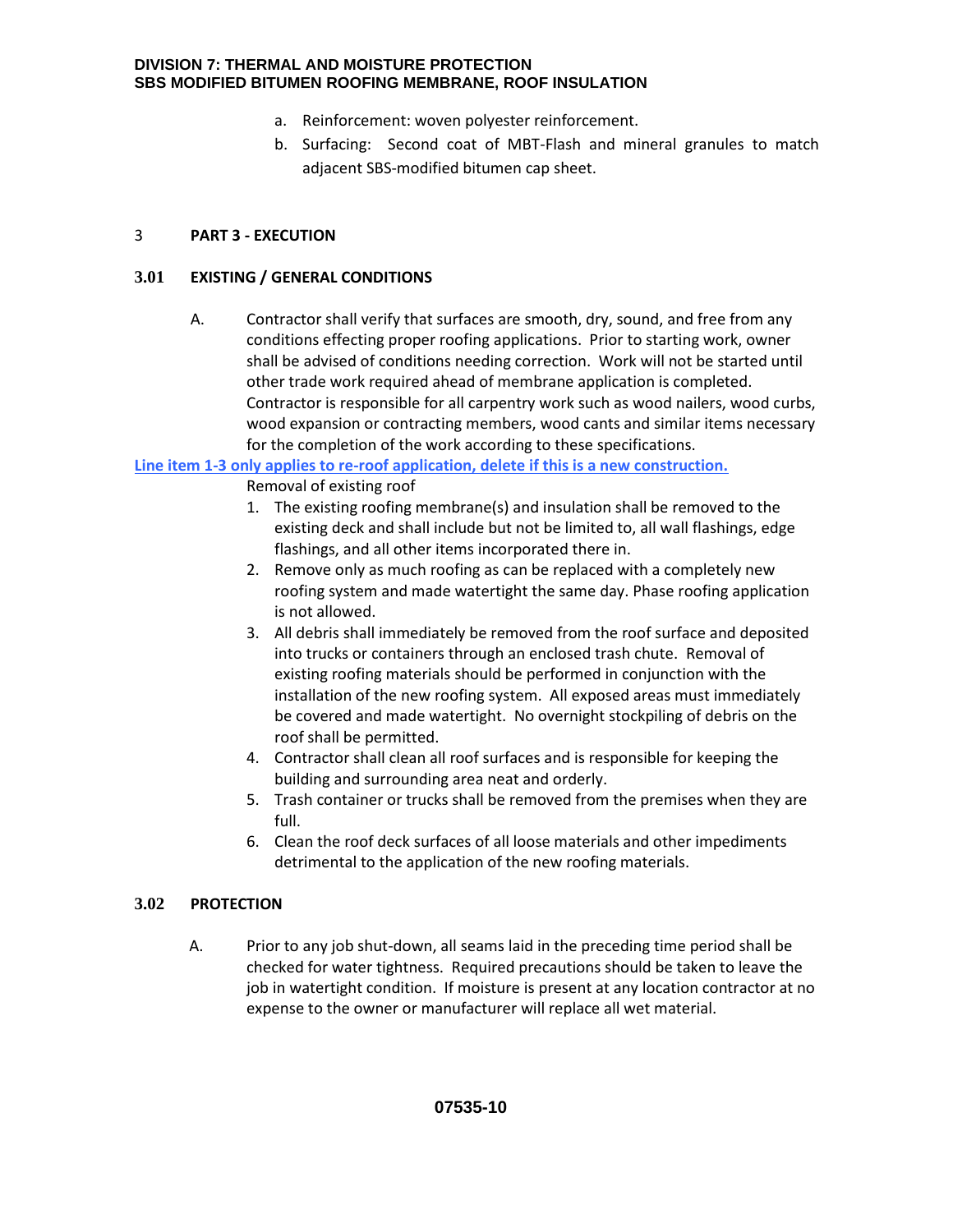- B. All finished work of other trades that is damaged in the execution of work under this section shall be replaced or restored at the expense of the trade who caused the damage.
- C. Ground storage and work shall be confined to the areas designated by the Owner as agreed upon at the pre-bid conference. Do not travel across landscaped areas without the Owner's approval.

## **3.03 SURFACE PREPARATION**

A. Prior to installing the roofing material, remove from deck all debris, nails, sharp objects, dirt, moisture, petrochemical materials or projections that could in any way damage the systems. Surface shall be prepared such that there is positive and workable drainage. Areas of the roof with ponding water should be corrected and the slope adjusted accordingly so as to prevent future standing water.

# **3.04 WORKMANSHIP**

- A. Contractors must be thoroughly skilled in the application of specified materials; with all workmanship done in such a manner as to fulfill the requirements of drawings and specifications. Any specific directions furnished by manufacturer, and as published in the manufacturer's manual for modified bitumen roofing systems, regarding the application of roofing materials shall be strictly followed. All deviations from the manufacturer's published instructions shall be secured in writing on the manufacturer's letterhead approved by the "Manager of Technical Services".
- B. Prior to applying membranes the contractor and his foreman shall review the specifications and the manufacturer's technical manual with the manufacturer's technical representative to make certain all aspects of membrane application is understood. Application will proceed in strict accordance with specifications and detailed drawings and instructions in said technical manual. No verbal/oral deviation will be accepted unless authorized on company's letterhead signed by the company's "Manager of Technical Services ". The foreman and all the crew shall be trained and also follow the safety and application guidelines as outlined in "CERTA: Certified Roofing Torch Applicator" manual.
- C. Maintain constant supervision by a competent foreman.
- D. Contractor must supervise installation of and be responsible for seeing that roof mechanical, electrical equipment, roof drains and other works are properly flashed. Make roof and flashing repairs as necessary; advise the Architect / owner in writing of all potential leaks as may be caused by other trades.
- E. Install only as much roofing material as can be completed and covered with a cap membrane in one day. No section of the roof should be left exposed and unfinished. Phase roofing is not accepted.

# **07535-11**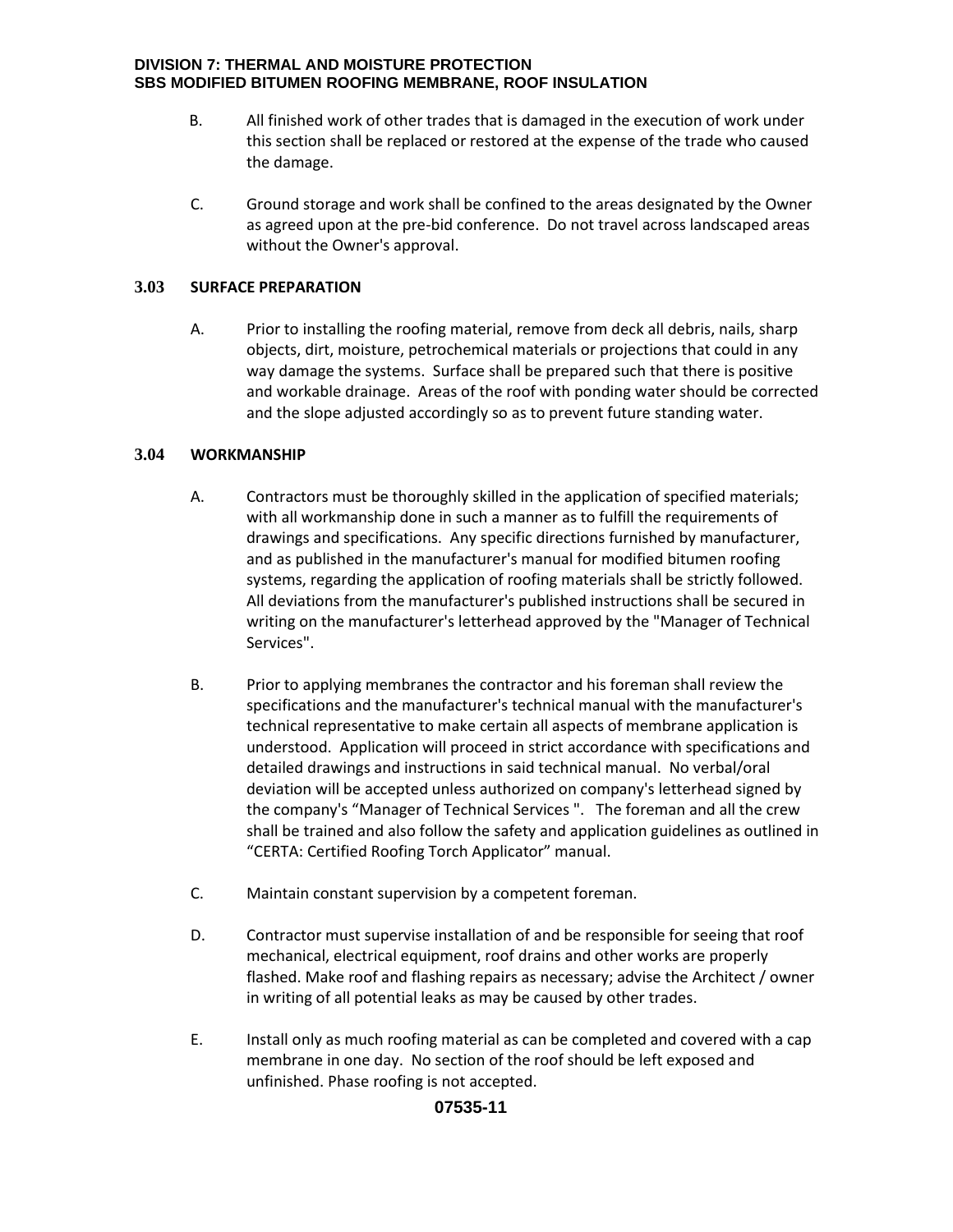- F. Do not roll roofing equipment or stack materials on completed new roofing surfaces, without the adequate protection of a ½" plywood sheets.
- G. Do not apply any roofing materials before sunrise, or at anytime when there are indications of moisture, (rain, mist, dew, frost or snow).
- H. Insure that no heavy objects remain in one place on the portions of the new roofing membrane where the membrane has not yet set or the membrane is still hot. Such time shall be 15 minutes, depending on ambient temperatures.
- I. Insure that all fish mouths are cut and patched (do not attempt to walk down the fish mouths). Objects causing separation between reinforcing plies must be removed.
- J. Every attempt shall be made to install flashings at openings, projections, and walls adjoining new roofing during all work periods. If circumstances do not allow this, these areas shall be made watertight at the end of each day or work period.
- K. Aesthetic Considerations: An aesthetically pleasing overall appearance of the finished roof application is a standard requirement for this project. Make necessary preparations, utilize recommended application techniques, and apply the specified materials including white paint on all the side and end laps. Exercise care in ensuring that the finished application is acceptable to the Owner.

**Delete Section 3.05 if there is no insulation on the deck.** 

## **3.05 INSULATION APPLICATION**

A. Shall be applied in strict conformance with insulation manufacturer's specification and comply with NRCA and RIC- TIMA recommendations.

Mechanically fasten the tapered polyisocyanurate board over the deck with 16 fasteners per board in field ,24 fasteners at perimeter and 32 fasteners in the corners per FM -I90 pattern (1.2 meter x 2.43 meter board (4 x 8 foot board). Fasteners shall be of sufficient length to penetrate the board and the deck and comply with FM I90 requirement. Use only fasteners with a minimum 3-inch (76 mm) stress plate when mechanically attaching insulation. Do not attach insulation with nails. Apply the pre primed cover board over the polyisocyanurate insulation in adhesive. **For areas over structural concrete apply the insulation in Instastik adhesive to** 

**the deck. Follow the adhesive manufacturers' requirement for deck preparation and application procedure.** 

B. Install insulation boards with staggered board joints in one direction (unless taping joint).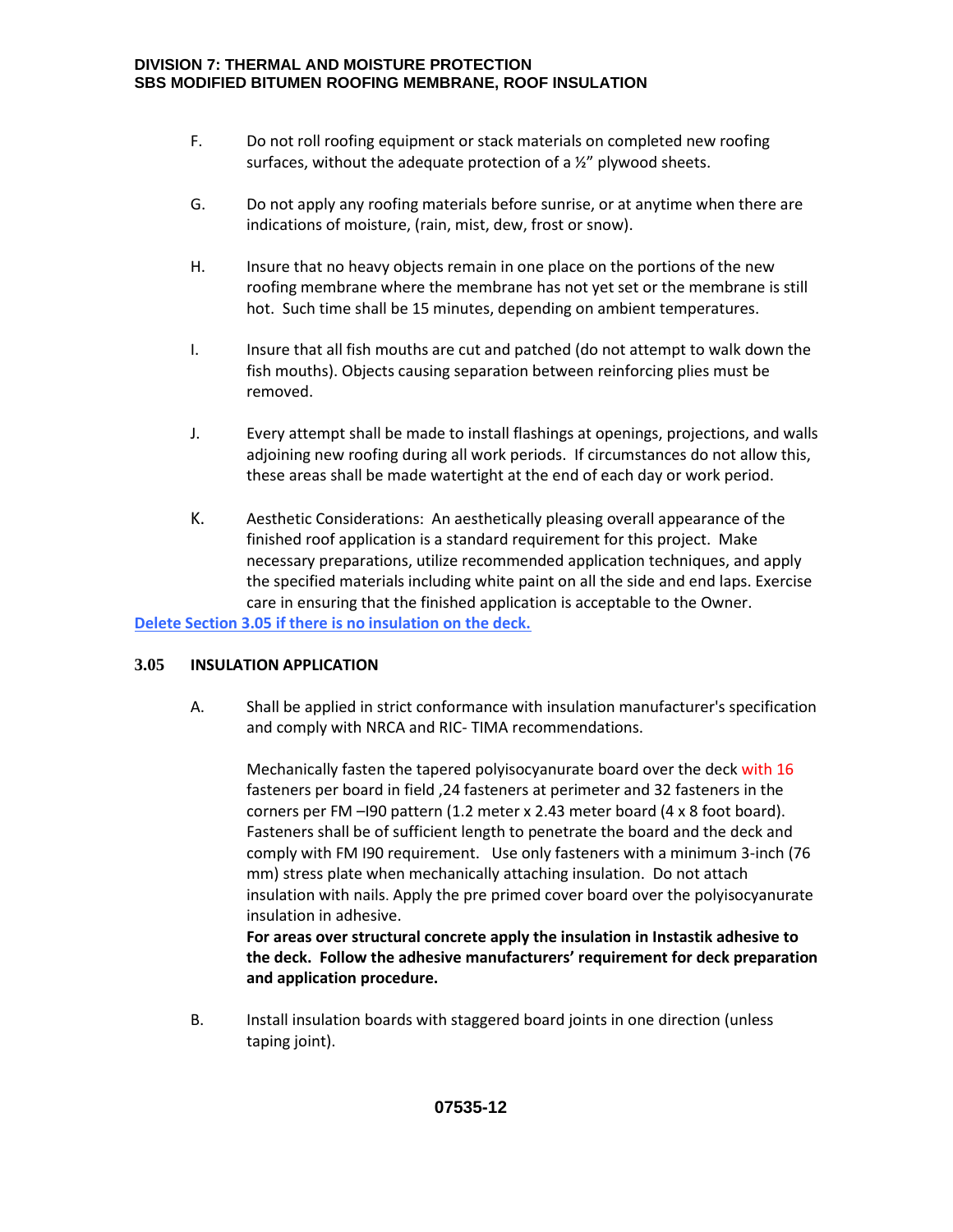- C. Install insulation boards snug. Gaps between board joints shall not exceed 1/4 inch (6 mm). All gaps in excess of 1/4 inch (6 mm) shall be filled with like insulation material.
- D. Wood nailers shall be 3-1/2 inches (89 mm) minimum width or 1 inch (25 mm) wider than metal flange. They shall be of equal thickness as the insulation with a minimum 1-inch (25 mm) thickness. All nailers shall be securely fastened to the deck.
- E. Cant strips shall be installed at the intersection of the roof and all walls, parapets, curbs, or transitions approaching 90 degrees, to be flashed. They shall be approximately 4 inches (102 mm) in horizontal and 4 inches (102 mm) in vertical dimension. The face of the cant shall have an incline of not more than 45 degrees with the roof.
- F. Do not install any more insulation than will be completely waterproofed each day.

## **3.06 TORCHWELDING**

**Delete line item A if there insulation over deck. Section 3.07 A only applies if the membrane is being directly applied over wood / light weight concrete.** 

A. Modified SBS Base Sheet:

On decks with slopes of  $\frac{1}{2}$ " per foot base sheet must be applied in shingle fashion stating at the low point of the roof proceeding upwards, with all end laps staggered. Base sheet shall be lapped 2" on the sides and 4" at the ends. On decks with slopes greater than above in addition to the above requirements the end lap, shall also be staggered no less than 3 feet apart. Sheets will be nailed 12" from the edge, 18" apart. Turn up 2" above cant strip at all vertical surface.

B. Interply & Cap Membrane Application:

Torch weld the interply layer in half width rolls with subsequent course applied in full width rolls. Allowing 3.5" side lap and 6" on end laps, end laps shall be staggered with a minimum spacing of 3'. Apply to produce a 1/8" -1/4" outflow of bitumen at all seams. Areas with less than 1/8" outflow will be checked with a trowel, heat applied between laps and properly sealed. Turn up 2" above can strip at all vertical surfaces. All layers shall be 100% adhered to each other and to the protection board or base. Areas of partial or loose adhesion shall be redone at contractor's sole cost and expense.

- 1. Set all metal flanges in Neoprene SBS Flashing Cement over the SBS base sheet per detailed drawings.
- 2. Weld a strip of base flashing membrane approximately 10" wide to the primed metal flange so that it extends 4" beyond edge of metal flange.
- 3. Heat fuse-flashing membrane over the stripped in metal flanges.
- 4. Apply the pressure to surface of fused flashing cap membrane to ensure adhesion and solid fusion.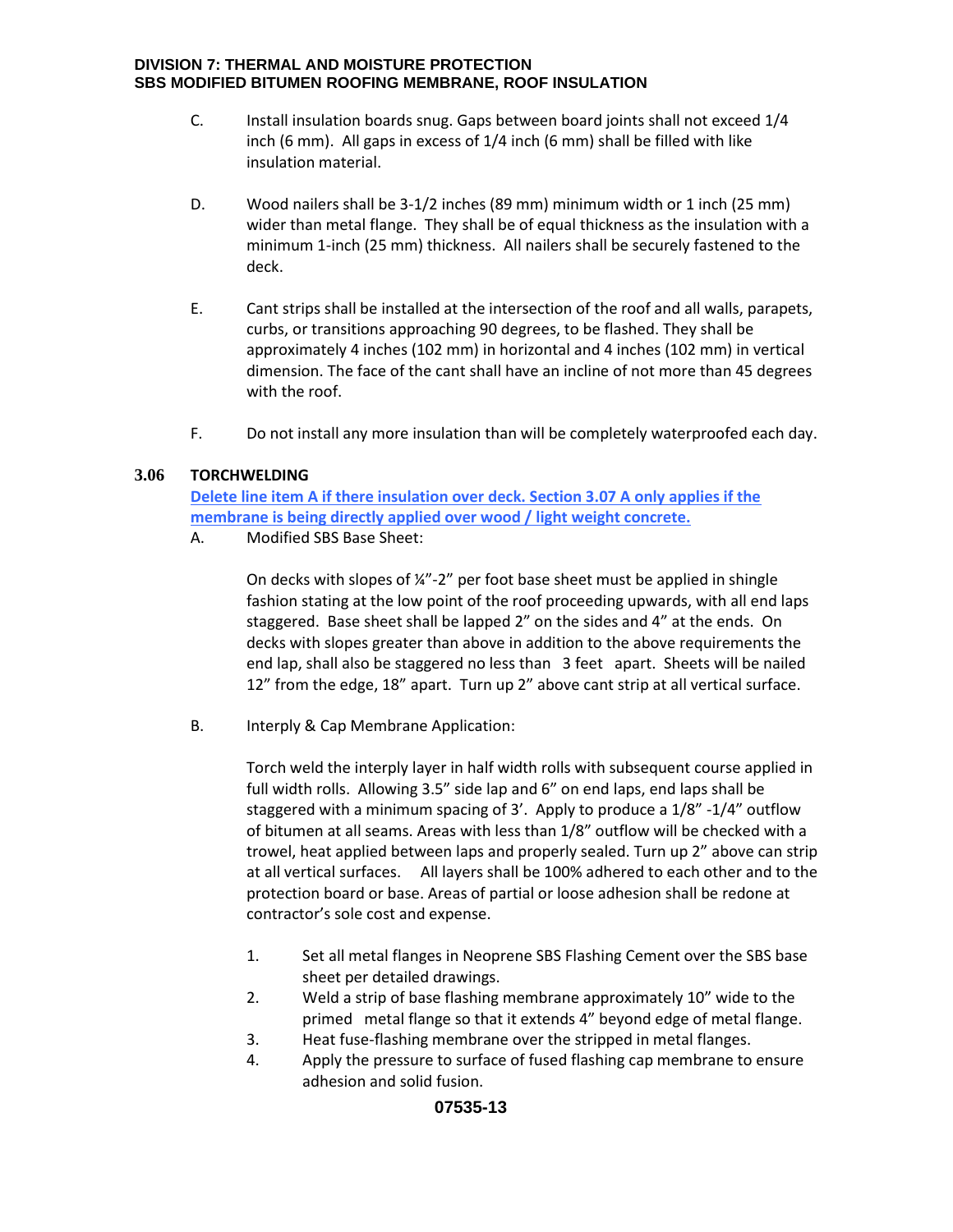- 5. Fill all voids between the penetration and flashing collar with approved caulking.
- 6. All rolls (both ply and cap) shall never be put down in full-length rolls (33 lineal feet). They should be cut to the following lengths. **11-foot max** (*for cap rolls*)

| Slopes of | $\frac{1}{4}$ " up to 1 $\frac{1}{2}$ " |                             |
|-----------|-----------------------------------------|-----------------------------|
| Slopes of | $1\frac{1}{2}$ to 2"                    | 11-foot max (for cap rolls) |

All material must be cut to specified lengths then relaxed or heated until the material lies completely flat before installation. (i.e. no wrinkles, buckles or rigid end strips)

- 7. The bleed outs shall be covered with white paint / coating to match the field color.
- 8. All end laps shall be staggered a minimum of 18 inches (457 mm) so that no adjacent end laps coincide. If end laps fall in line or are not staggered the proper distance, a full width of membrane shall be installed over the end laps.
- 9. All laps shall be parallel or perpendicular to the slope of the roof such that the flow of water is not against the lap.

# **3.07 BASE FLASHINGS**

- **A.** Install all base flashings of roof wall junctures, projections and expansion point curbing per manufacturers specification. Backer sheet for flashing shall be a minimum of one layer of self-adhering smooth-surfaced polymer-modified bitumen sheet, smooth heat welded membrane covered with top surfacing. Base flashing cap sheet shall be applied via heat welding. Cold adhesive application of flashing is not allowed due to possibility of slippage.
- B. All flashing should be strapped with maximum 1.21-meter (4') sections.
- C. Base flashing shall be fused in place so that it extends a minimum 6" onto surface of roof and a minimum of 4 "above termination of roofing membrane on wall. When flashing has to be installed over a porous surface, apply asphalt primer at a rate of 1/2 to 3/4 gal. Per 100 sq. ft and allow to dry.
- D. Apply pressure to the flashing membrane to obtain maximum contact to surface to which it is applied. There shall be no voids under the base flashing membrane. It is imperative that complete attachment be obtained to the roof surface, roofing membrane over cant, and the wall. A small bead of bitumen should be squeezed out at the edges.
- E. Subsequent strips of base flashing shall be fused in place in the same fashion, overlapping preceding strip by 4". Overlap shall be interply fused to preceding strip. Pressure shall be applied to surfaces to ensure adhesion.

# **07535-14**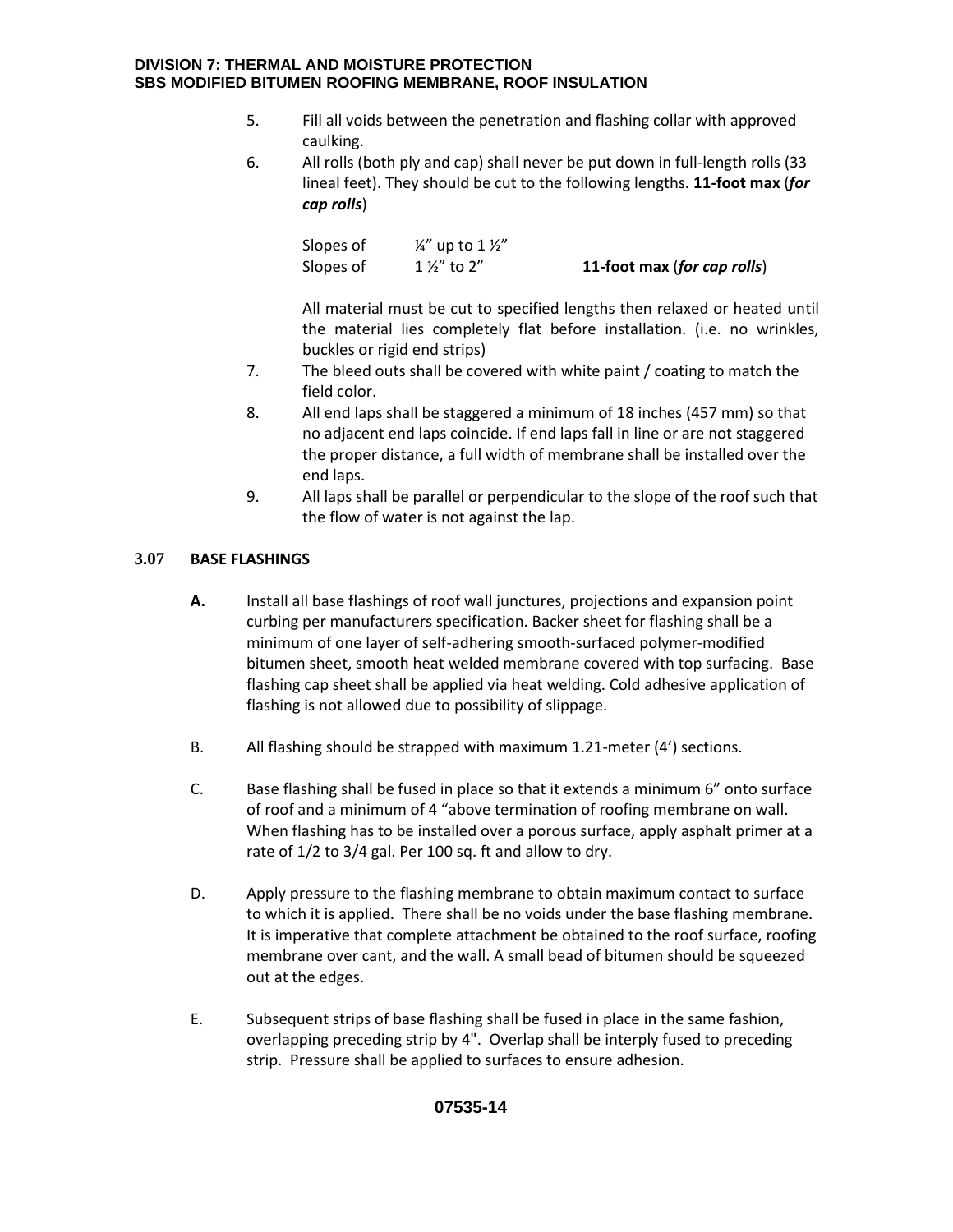- F. The flashing must not remain open at the end of the workday.
- G. The contractor shall thoroughly inspect the completed flashing system at the end of each day's work.
- H. Mechanically fasten top edge base flashings with approved fasteners 4"-6" on center per manufacturer's specifications.
- I. Install metal counter flashing as required.

## **3.08 FLASHINGS**

A. Install all base flashings of roof wall junctures, projections and expansion Joint curbing per manufacturers' specification. Special care shall be taken to generously preheat the surface to which the flashing is being applied prior to heating the bottom of flashing membranes. Manufacturer's detailed flashing drawings and application procedures shall be observed and strictly followed.

## **3.09 SEALANT**

A. All edges of flashing exposed at gravel stops, waste stacks, pitch pans, vent stacks, etc., and shall be caulked with a smooth continuous bead of approved sealant.

## **3.10 INSPECTION OF COMPLETED SYSTEM**

A. All cap membrane shall be carefully inspected by the Architect / owner for construction damage and imperfect heat fusion. Any holes or tears shall be patched with the appropriate cap membrane. The patch must extend at least 4" in all directions from the edges of the tear or puncture. The final inspection of the roofing system shall be done prior to application of the coating. Any deficiency identified shall be repaired prior to applying the coating.

## **3.11 DEFICIENCY ADJUSTMENTS**

A. Deficiencies identified by the Architect / owner during the final inspection shall be corrected within five (5) working days. The warranty will not be issued until the deficiencies are corrected.

## **3.12 CLEANING AND REPAIRING**

A. The contractor shall be held fully responsible for cleaning, repairing, touch up or replacing (when directed) items or areas which have been soiled, discolored or damaged by the work of this section. Precaution shall be taken against splashing any material on to adjacent areas. The contractor shall immediately remove any trace of such splashes or spills.

## **3.13 WALKWAYS**